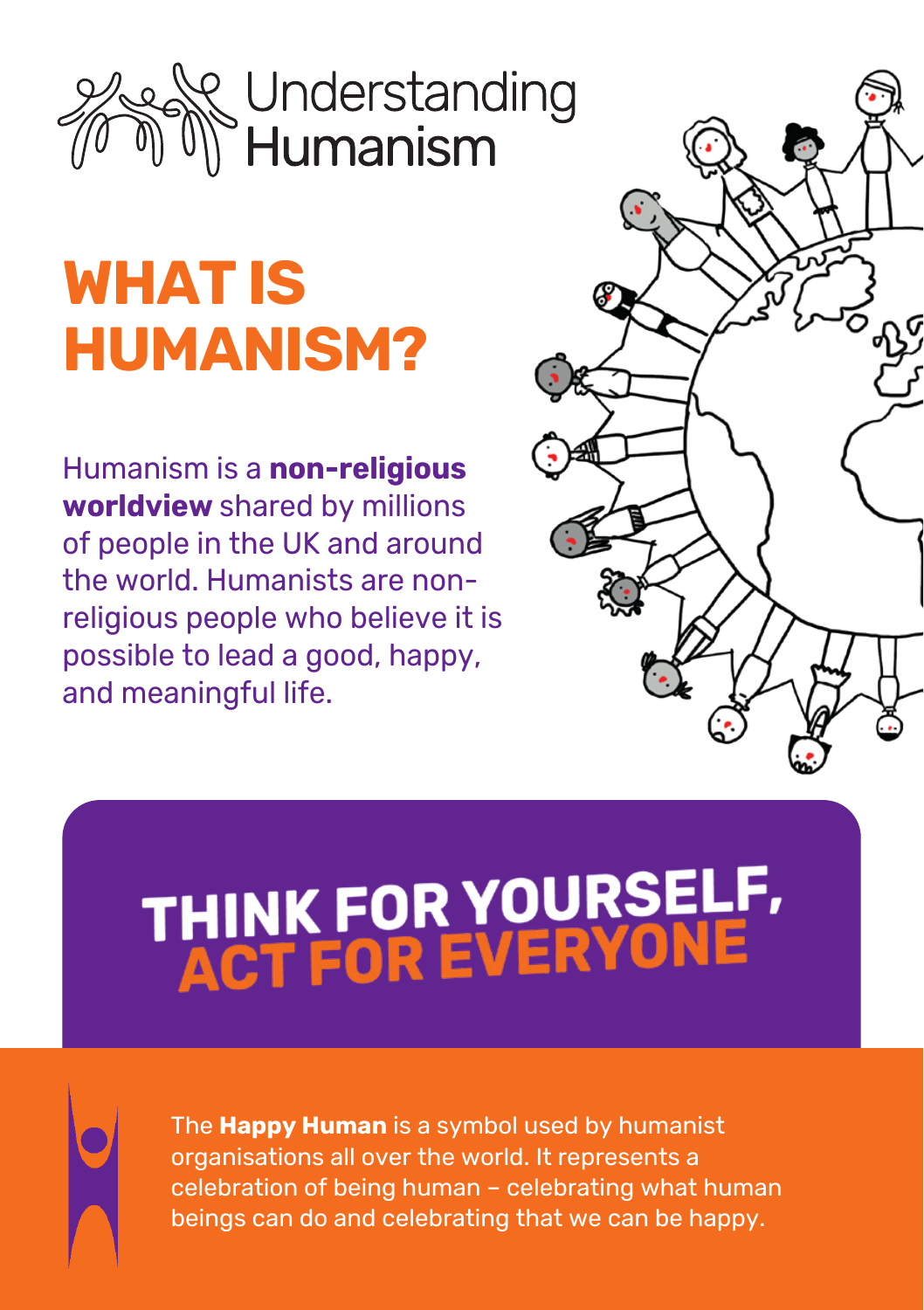## **WHAT IS A HUMAN BEING?**

Humanists believe that human beings have **natural** origins. We **evolved** like all other living things. We have many talents and abilities and, if we put them to good use, we have the **potential** to lead good and happy lives.





Humanists believe that the world is a **natural** place with no supernatural side. They are **curious** about the world around them. They believe that **science** and looking for **evidence** gives us the best way of answering questions about the world.

Humanists are non-religious. They don't believe in a god. They do not have a holy book or places of worship like churches or mosques.

**"**

*The time to be happy is now. The place to be happy is here. The way to be happy is to make others so.* **"**

Robert Ingersoll, American humanist (1833-1899)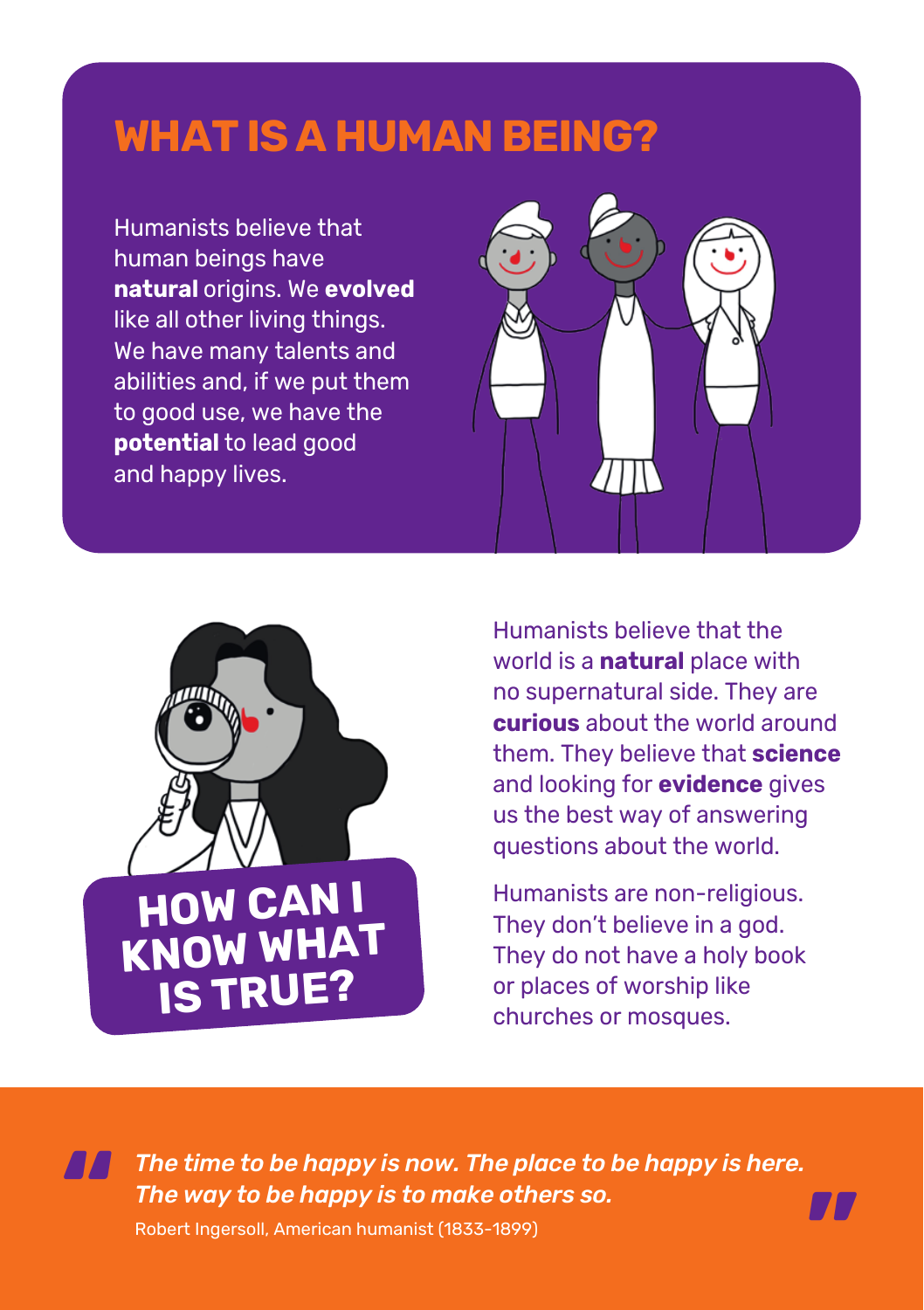## **HOW SHOULD I LIVE?**

Humanists believe this is the **one life** we have and so we need to make the most of it. They believe we should be free to decide how we live (as long as we do not cause harm to others). We should seek what makes us **happy** and support others to do the same.



## **HOW DO I KNOW WHAT IS GOOD?**

Humanists believe we should use **empathy** (imagining how other people might feel) and try to treat other people kindly and fairly. We should consider the consequences of our actions and the likely impact on other people, animals, and the planet.



### **MANY HUMANISTS ADMIRE AND TRY TO LIVE BY THE GOLDEN RULE:**

Treat other people the way you would want to be treated in their situation. Do not treat others in a way you would not like to be treated yourself.